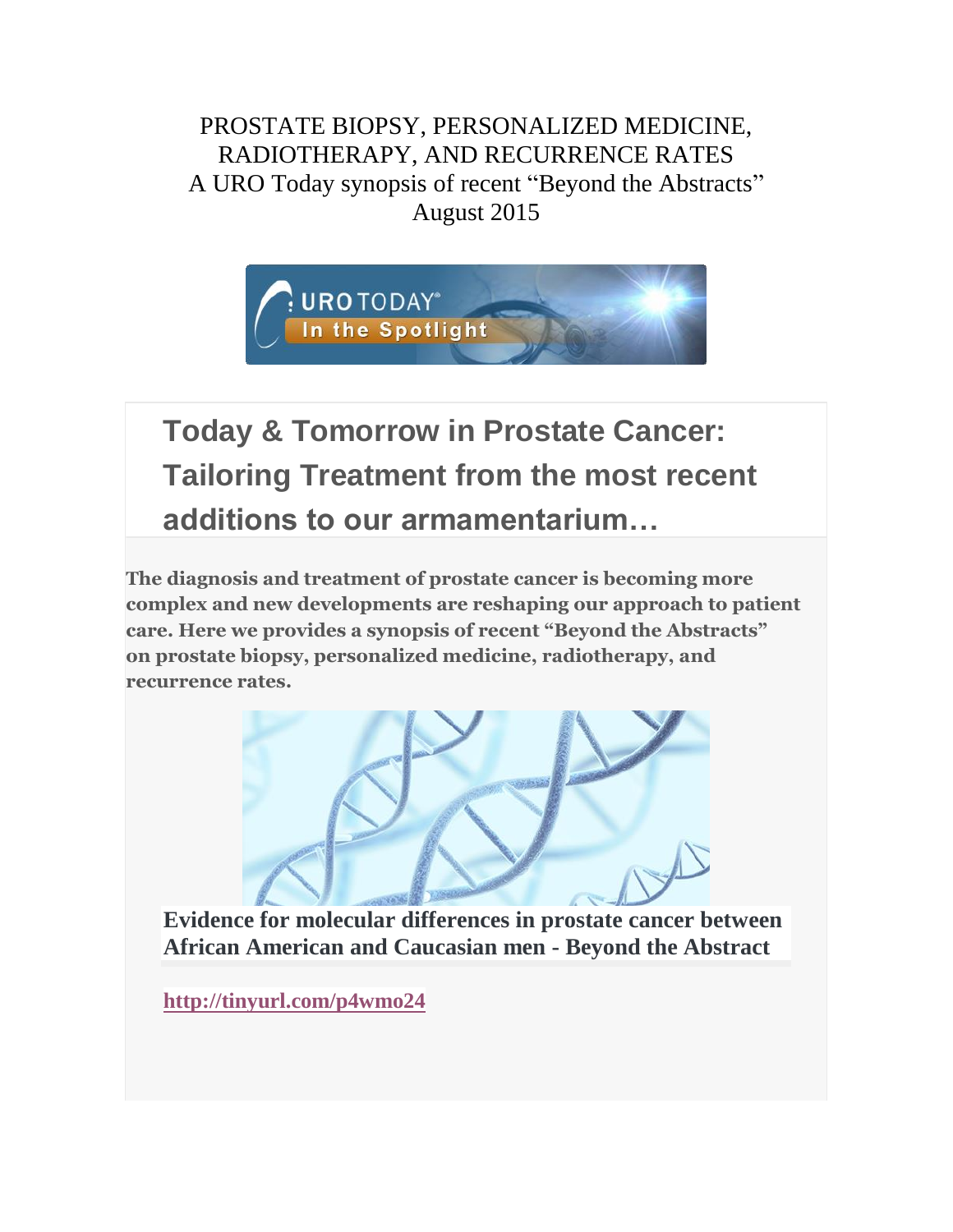

*Toward Better Biopsy: Sampling the Anterior Apical Region*

*Anterior apical prostate tumors are difficult to observe through both tissue sampling and digital observation. This regional inaccessibility is a great risk, and demands a refinement of technique and technology to ensure patient comfort and safety are both fully respected. This commentary discusses the importance of anterior apical sampling and sheds light on the best sampling techniques.*

**Sampling of the anterior apical region results in increased cancer detection and upgrading in transrectal repeat saturation biopsy of the prostate - Beyond the Abstract**

**<http://tinyurl.com/p4k6jcr>**